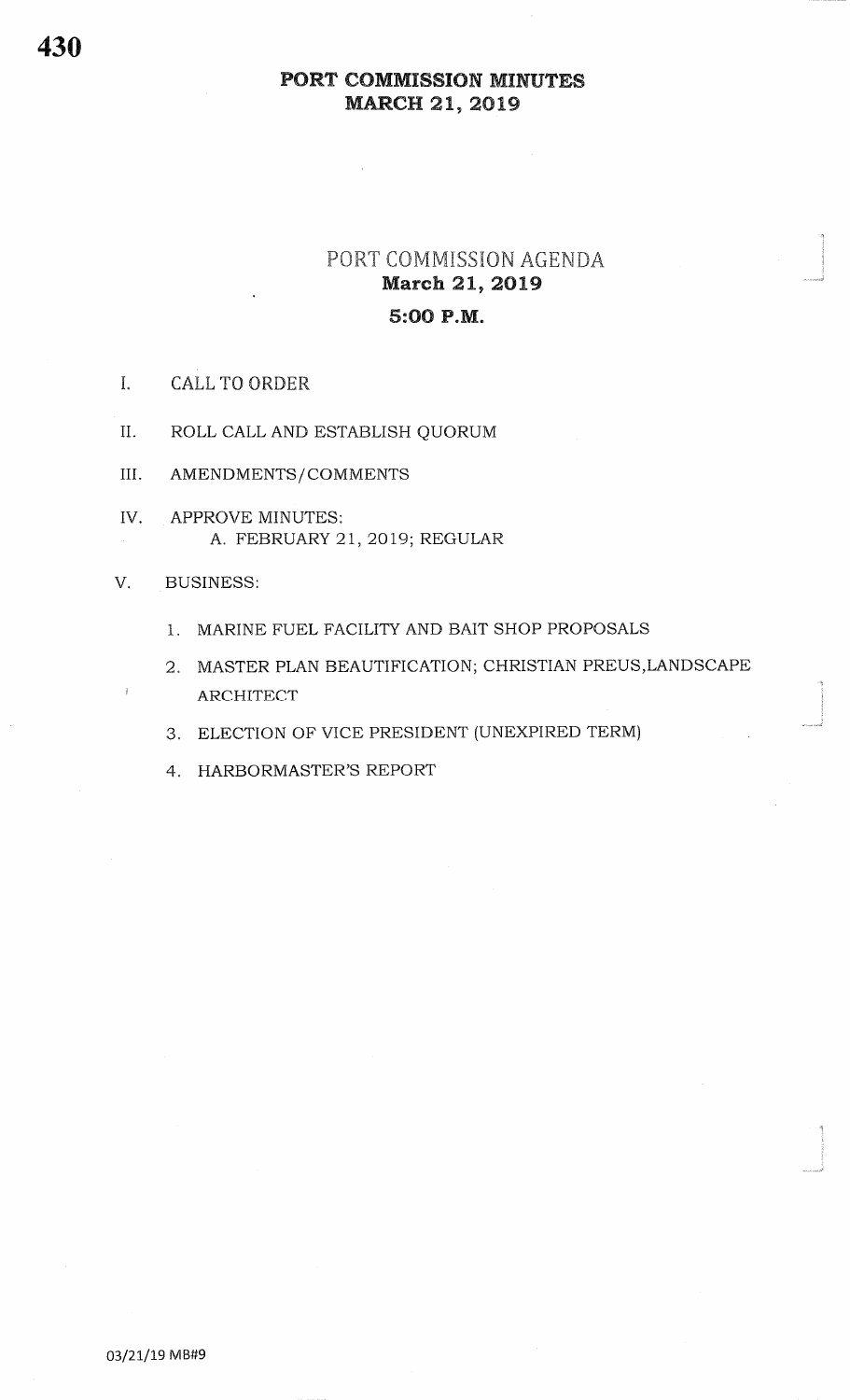Be it remembered that a regular meeting of the Port Commission of theCity of Long Beach, Mississippi, was begun and held at the City Hall Meeting Room, 201 Jeff Davis Avenue, in said City, on Thursday, March 21, 2019, at 5:00 o'clock p.m., it being the time, date, and place fixed for holding said meeting.

There were present and in attendance on said Commission and at themeeting the following named persons: President Phil Kies, Secretary Don Deschenes, Commissioners Russell Jones, Brian Currie, Brian Jernigan,Junior Husband, Barney Hill, Attorney Steve Simpson, Harbormaster Bill Angley and City Clerk Stacey Dahl.

Absent the meeting was Commissioner Kevin Hicks.

There being a quorum present and sufficient to transact the business ofthis meeting, the following proceedings were had and done.

\*\*\*\*\*\*\*\*\*\*\*\*\*\*\*\*\*\*\*\*\*\*\*\*\*\*

Commissioner Kies called the meeting to order; whereupon there were no amendments or comments to the agenda.

\*\*\*\*\*\*\*\*\*\*\*\*\*\*\*\*\*\*\*\*\*\*\*\*\*\*\*

Commissioner Deschenes made motion seconded by Commissioner Husband and unanimously carried to approve minutes of the Port Commission,as follows:

 $\triangleright$  Regular Minutes of February 21, 2019, as submitted.

#### \*\*\*\*\*\*\*\*\*\*\*\*\*\*\*\*\*\*\*\*\*\*\*\*\*\*\*\*\*

There came on for consideration Marine Fuel Facility and Bait ShopProposals; whereupon, Commissioner Deschenes made motion seconded byCommissioner Husband and unanimously carried to spread the Proof ofPublication upon the minutes of this meeting in words and figures as follows:

f'

tt "

i<br>Isaanna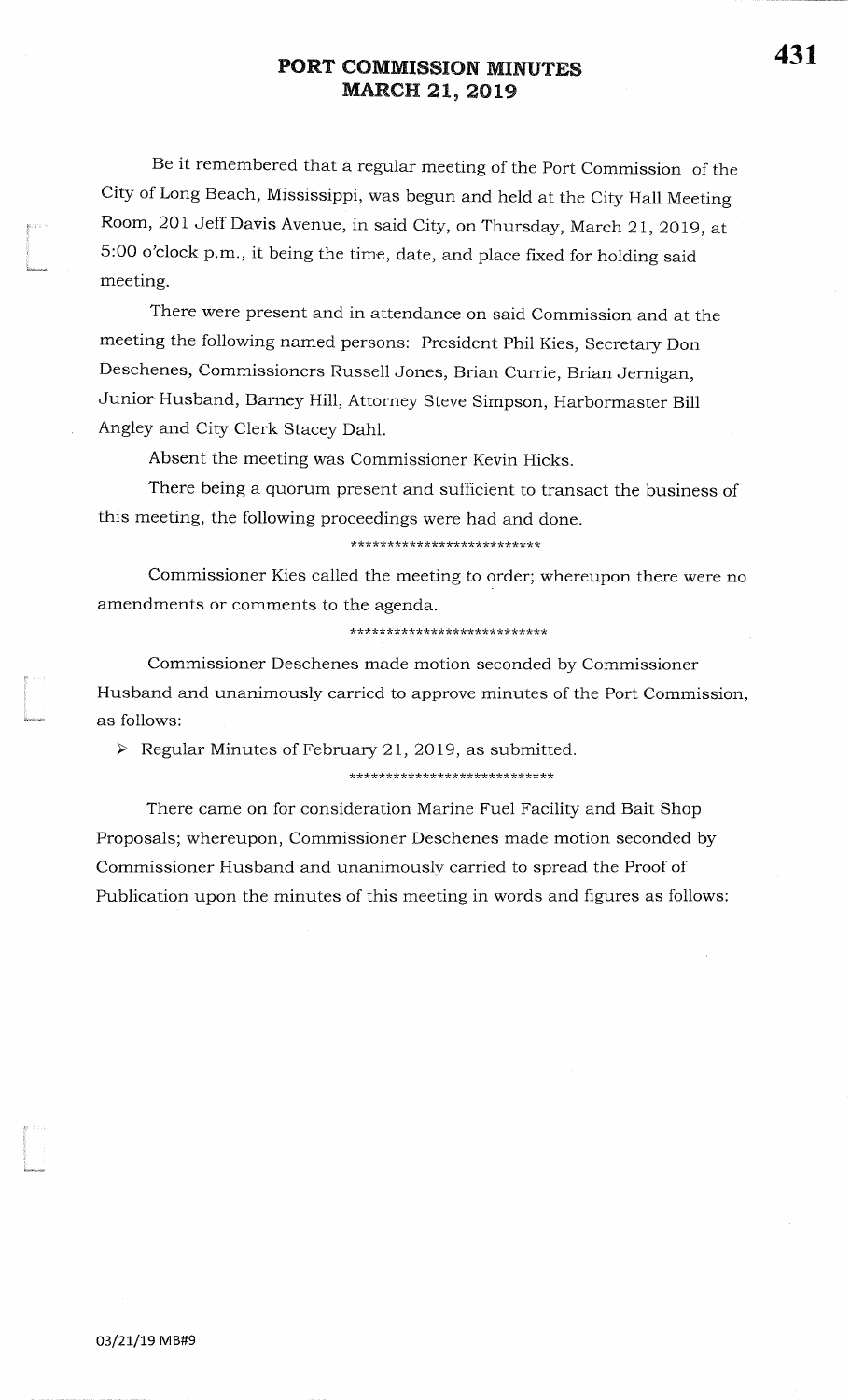Froor of Publication <sup>|</sup>STATE OF **MISSISSIP**P! county of earrison ļ | PERSONALLY appeared before me the<br>| nedershysed actory is usd for asid Ceusty and<br>| State, HUNTER DAWKHNS, publisher of Thur<br>| names in a creation action and and Conservation of the conservation of the conservation of the conservation of the conservation of the conservation of the conservation of the conservation of the conservation of the conservation of the conservation of the co ent and the state of the control of the state of the state of the state of the state of the state of the state of the state of the state of the state of the state of the state of the state of the state of the state of the tand on the following dates of such peper;<br>|bahilantion<br>|bahilantion -------- verke is the following semicostru VelXIVNo. 6 dated 2 day of 3 VOLTING S daved & day of dd 2017 . 28 | 7 Val \_ No. \_ \_ datest \_ \_ day of .<br>Vext an an S m NG --- deletion ---- dely of ...... Vol. اللا د  $V_{\rm 0k}$ , 26 - <sup>No.</sup> - datud - day of .  $\sqrt{28}$ Vel n. <sup>No.</sup> – dekel <sub>– dek</sub>ely of  $V_{\rm 6h}$ 20 د . 20 i<br>| Adiinati further states on cath that men percyclose<br>| lans beam catalolished and published conditionedly in<br>| and commty for perfact of meters floor twelve measure **Private constant and provision to convert constant of the constant of the constant of the constant of the const**<br>The constant of the films problem constant of galaxies and constant Publisher **SOSING A** i Milim . **Alexandra** GENERAL PROTECT TUBUNG T ŗ. **ANG KAB**<br>ADAMA **ANDER Existent** Š

 $\mathbb{Z}^2 \times \mathbb{Z}^2$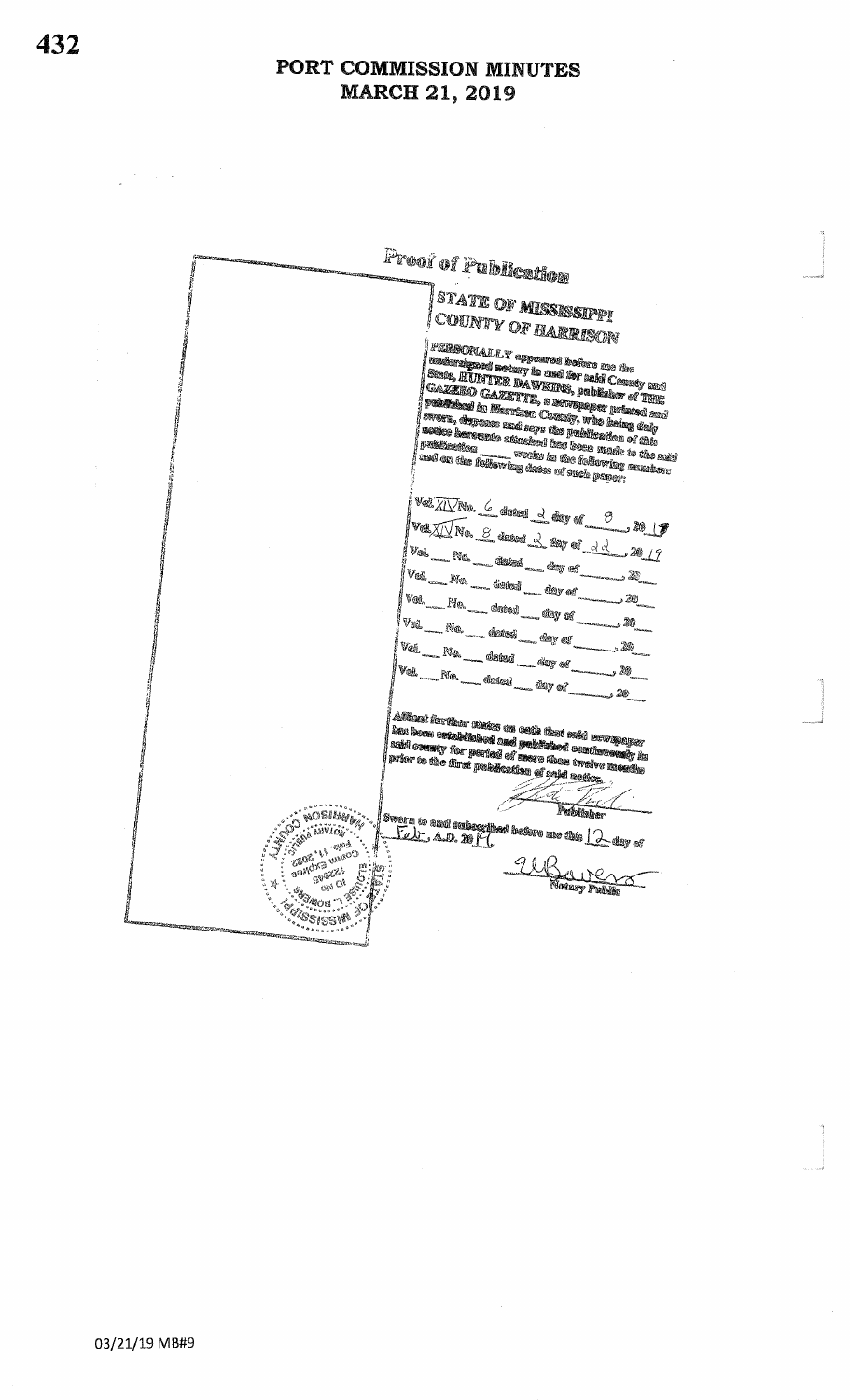#### **Example Separate Address Separate Separate Separate Separate Separate Separate Separate Separate Separate Separate Separate Separate Separate Separate Separate Separate Separate Separate Separate Separate Separate Separat REQUEST FOR PROPOSALS**

#### OPERATION OF A MARINE FUEL FACILITY AND A BAIT SHOP

The Long Beach Port Commission is soliciting proposals for operation of a<br>Marine Fuel Facility and Bait Shop to be co-located in the Long Beach,<br>Mississippi municipal recreation harbor located at the southern extension<br>of of Cleveland Avenue.

Proposers should cite any relevant experience previously obtained in the<br>operation of either, or both services. Lack of prior experience for either or<br>both of these services will not disquality an applicant.

**Proposers must have a working knowledge of all federal, state and municipal regulations regarding the operation of these types of facilities that include, but are not limited to the following:**<br>A). NFFA 30A, Motor Fuel Di

B). Mississippi Department of Agriculture and Commerce Petroleum Production Inspection

C. Federal Oil Pollution Act of 1990<br>D. Mississippi Department of Marine Resources - TITLE 22, PART 6,<br>Chapter 06 - regulations relating to operation of either of these requested activates.

Further, in the event a contract is awarded, proposers must:<br>
E). Obtain, maintain current, and provide proof of personal injury<br>
liability insurance in the amount of \$1,000,000 for injury to or death of any<br>
one person;

- Proposals should be brief and consist of, but not limited to:<br>1. Proposed/Desired Term of Lease, Hours of Operations and
	- 1. Proposed/Desired Term of Lease, Hours of Operations and<br>
	Mode of Operation<br>
	2. Proposed type and/or level of payment, e.g. % of fuel<br>
	gross/net sales, constant monthly payments etc. The bait<br>
	shop lease payment should
		-
	- Beach operating permit, all necessary state and federal<br>permits, and furnish the Port Commission with monthly<br>sales tax receipts.

Proposals may be hand delivered:

**City Clerk**<br>201 Jeff Davis Avenue Long Beach, MS 39560

Mailed:

City-Clerk P.O. Box 929 Long Beach, MS 39560

cityclerk@cityoflongbeachms.com

**Emailed:** 

Deadline for receipt of Proposals is Thursday, March 14, 2019, at 10:00 a.m.



The City Clerk reported there were three (3) proposals properly filed, as

follows:

- > Brandon Boggess, hereafter Long Beach Harbor Fuel and Bait, LLC 309 Rita Lane Long Beach, MS 39560
- > Josh Moak, CJ's Bait, Tackle, and Fuel Services 3910 Coventry Drive Moss Point, MS 39562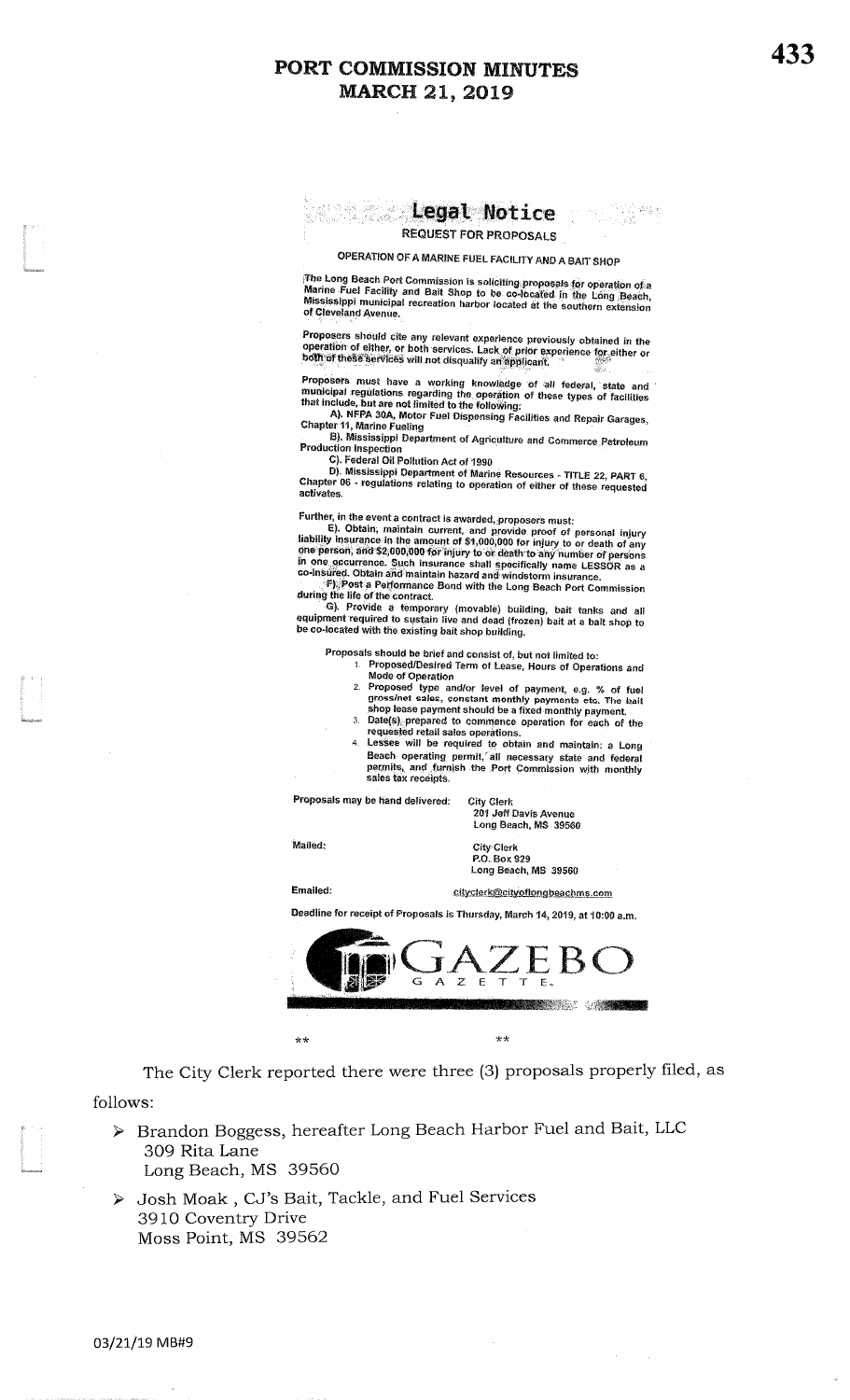$**$ 

 $***$ 

 $\star\star$ 

> A.J. Moody, DBA Gulfport Marine Bait and Tackle 10003 Old Stage Rd. Moss Point, MS 39562

 $**$ 

 $+ +$ 

All potential lessees were in attendance, whereupon interviews were conducted regarding each of their proposals.

Upon completion of interviews, Commissioner Husband made motion seconded by Commissioner Jones and unanimously carried to enter into Executive Session for the transaction of public business, to wit: to discuss with and seek the legal advice and counsel of the Attorney regarding lease negotiations.

The meeting resumed in Open Session, whereupon Commissioner Kies made motion seconded by Commissioner Currie to authorize Attorney Simpson to enter into negotiations with Mr. Josh Moak, CJ's Bait, Tackle, and Fuel Services. It was further ordered if terms with CJ's are not able to be reached, the Attorney may approach the remaining proposed lessees. The question being put to a roll call vote, the result was as follows:

| Commissioner Hill             | voted | Abstain, not voting |
|-------------------------------|-------|---------------------|
| Commissioner Husband          | voted | Aye                 |
| Commissioner Jernigan         | voted | Aye                 |
| Commissioner Kies             | voted | Aye                 |
| Commissioner Currie           | voted | Aye                 |
| <b>Commissioner Deschenes</b> | voted | Aye                 |
| Commissioner Jones            | voted | Aye                 |
| <b>Commissioner Hicks</b>     | voted | Absent, not voting  |

The question having received the affirmative vote of all commissioners present and voting the President declared the motion carried.

\*\*\*\*\*\*\*\*\*\*\*\*\*\*\*\*\*\*\*\*\*\*\*

The commission recognized Mr. Christian Preus, Landscape Architect; whereupon, Mr. Preus gave a presentation of a preliminary Design Development Plan regarding beautification as it relates to the Long Beach Harbor Master Plan.

There was no action required or taken at this time.

\*\*\*\*\*\*\*\*\*\*\*\*\*\*\*\*\*\*\*\*\*\*\*\*

There came on for consideration the election of Vice President to fill the 2018/2019 unexpired term of resigned Commissioner Brandon Boggess.

It was the consensus of the commission to elect Commissioner Junior Husband Vice President for the remaining 2018/2019 term.

\*\*\*\*\*\*\*\*\*\*\*\*\*\*\*\*\*\*\*\*\*\*\*\*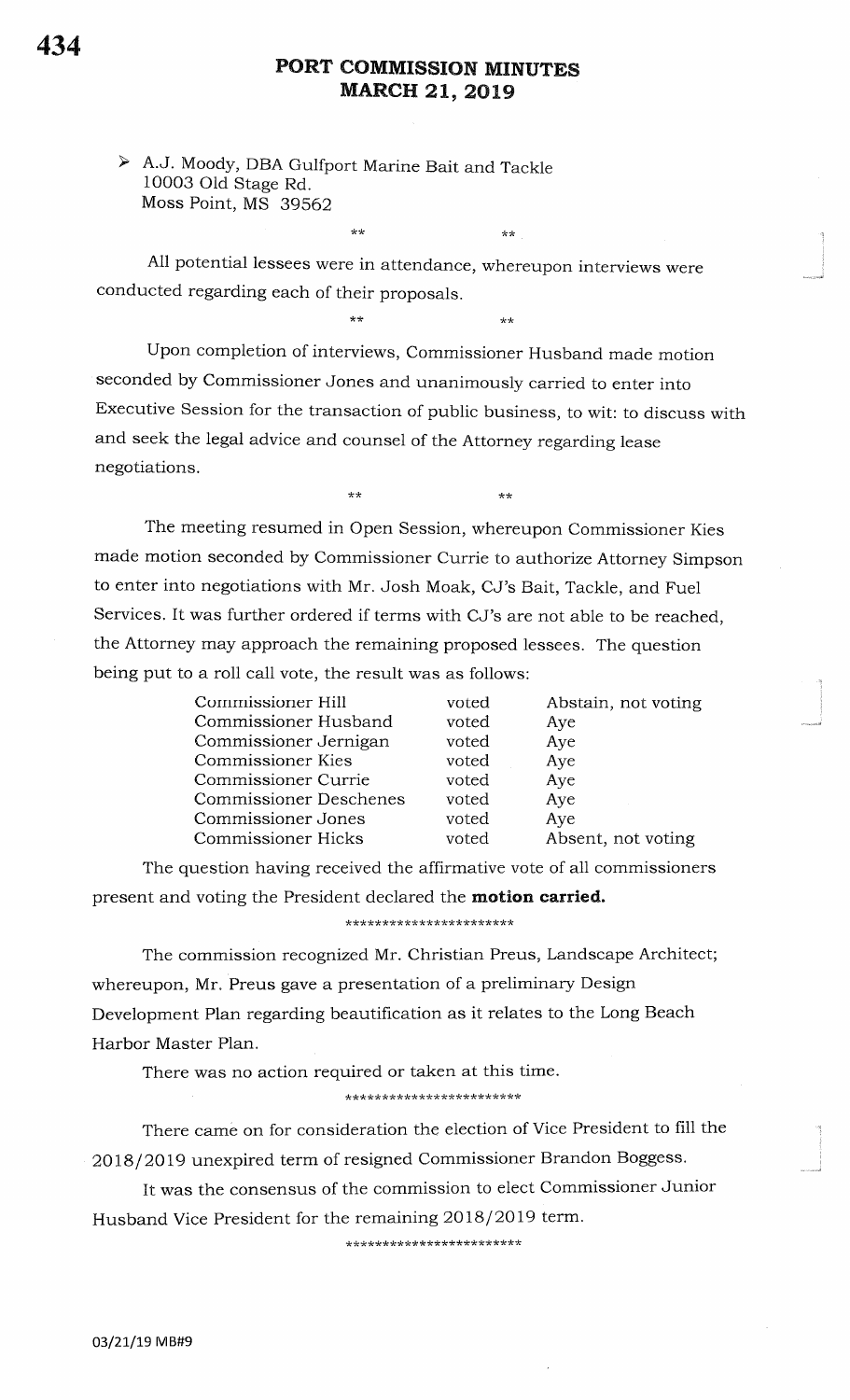followsThe commission recognized Harbormaster Bill Angley for his report, as

#### Harbor Master Report

#### February 21, 2018

- \* Working on pier decking, several finger piers are going to need rebuilt in the very near future due to root and bad hardware
- **•** Sidewalk from Harbor building to pier 2 has moved during storms consistently and needs to be replaced. Trip hazards are getting worse, due to undermining
- Fuel Tank Update

I r''

i<br>Insabasa

?rtrl<br>Lili<br>Manasara

- **Updated sign by Hwy 90**
- Fuel building is back on property and being converted into a removable tool room so that all emergency supplies and tools are located in one area.
- **Bait shop repairs are done**
- . Gates are being built
- Ordinance 641 (Harbor law) is now in effect.
- . As of today we have 2 45' and above slips left there will be a waiting list started forthose slips and some current renters will be relocated to slips that fit their boatsproperly and free up those larger slips
- <sup>r</sup>Ordering speed bumps
- **1** Landscaping needs to be thinned about some removed all together for safety or motorist and general public
- 140 of 218

 $\star\star$ 

\*\*<br>There was no official action taken regarding the af There was no officiat action taken regarding the aforesaid report.

\*\*\*\* r( tr\* \*\*\* tr tr r( ?ktst(:ktr\*\*t(\*\*

\*\*

There being no further business to come before the Port Commission at this time, Commissioner Deschenes made motion seconded by Commissioner